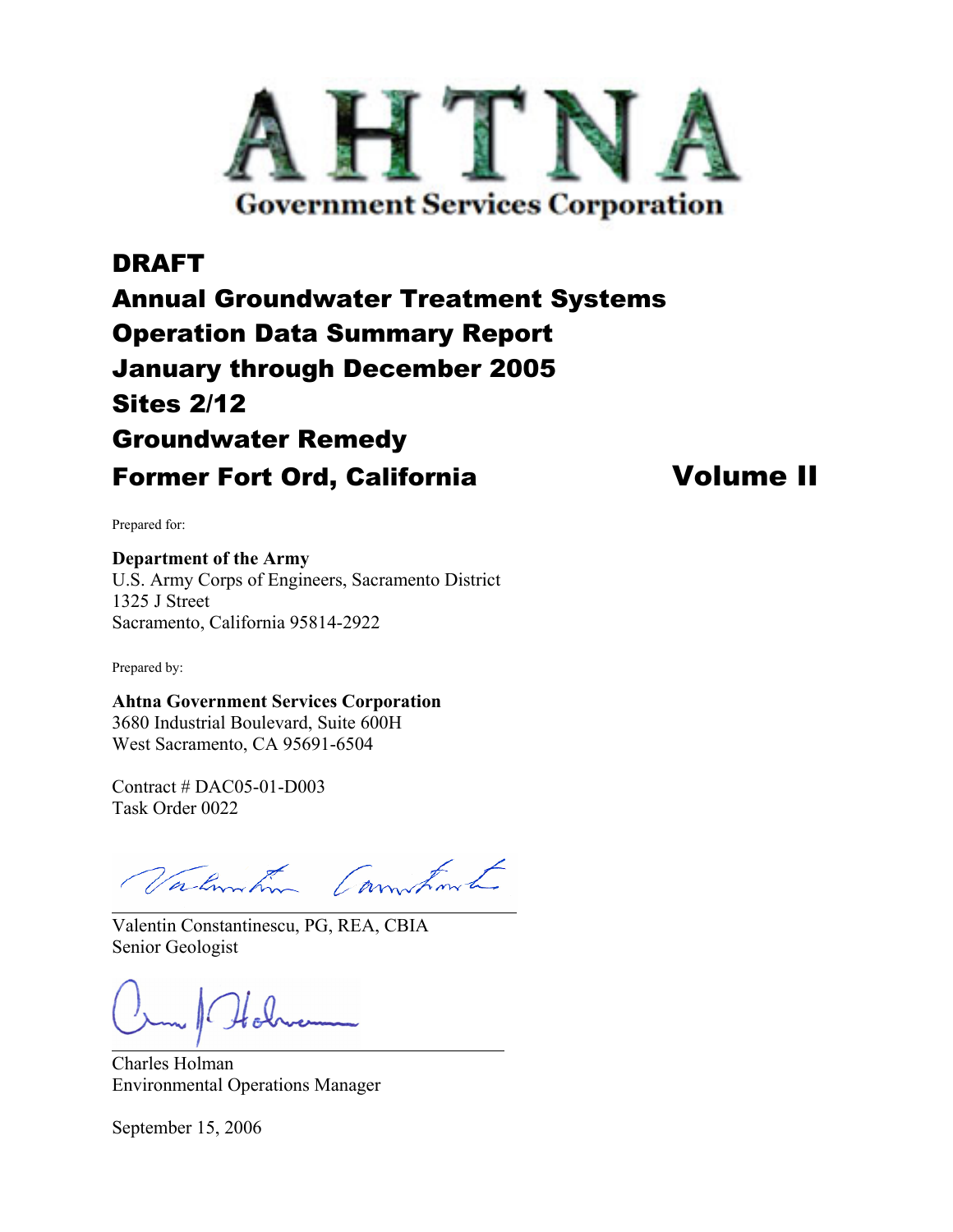# Annual Groundwater Treatment Systems

# Operation Data Summary Report

January through December 2005

Sites 2/12 Groundwater Remedy

# Former Fort Ord, California Volume II

Contract # DAC05-01-D003 Task Order 0022

This document was prepared by AHTNA Government Services Corporation (AGSC) under the U.S. Army Corps of Engineers (USACE), Sacramento District, for the sole use of USACE, the only intended beneficiary of this work. No other party should rely on the information contained herein without the prior written consent of the USACE. This report and the interpretations, conclusions, and recommendations contained within are based in part on information presented in other documents that are cited in the text and listed in the references. Therefore, this report is subject to the limitations and qualifications presented in the referenced documents.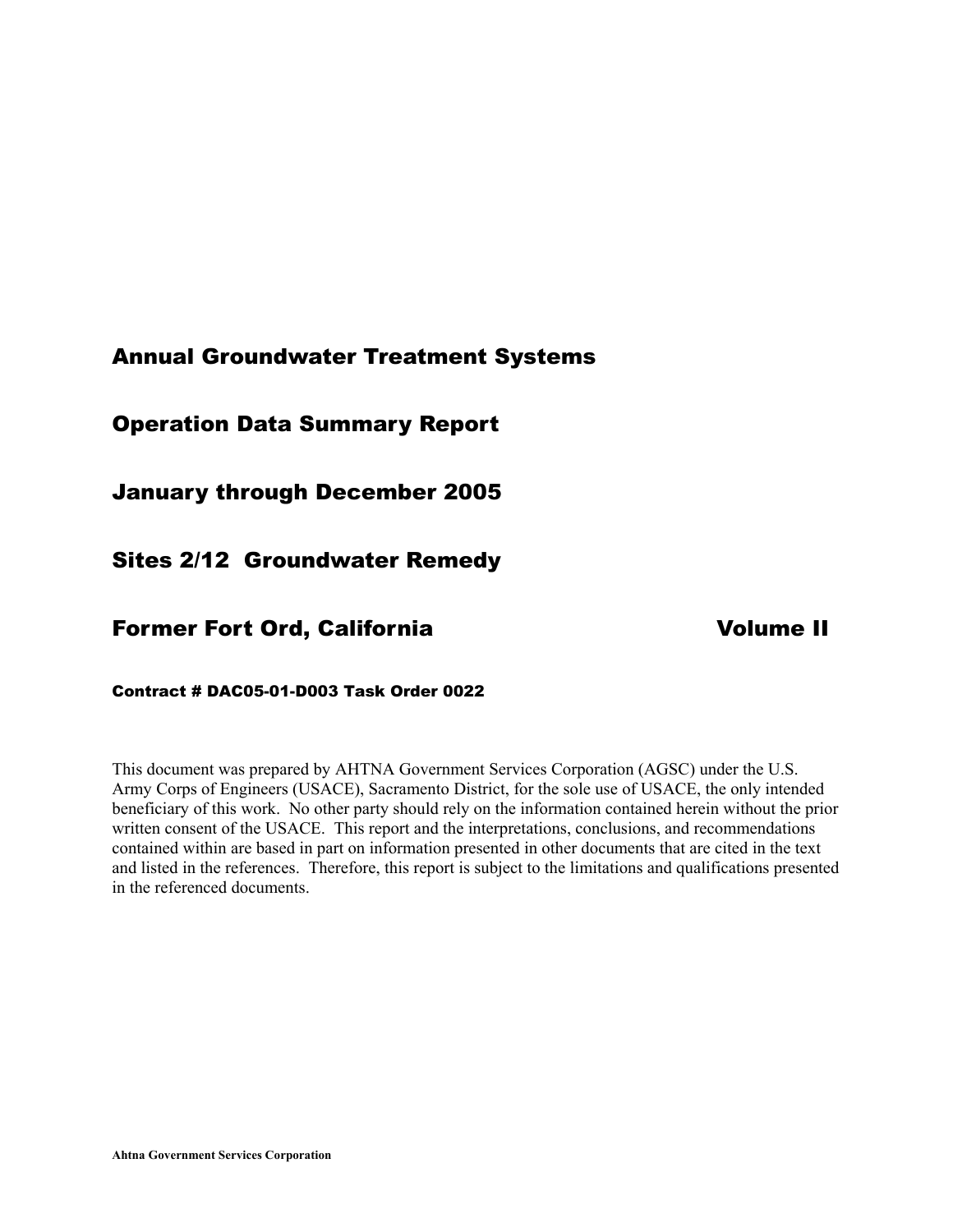# **TABLE OF CONTENTS**

|                                                                                           | PAGE           |
|-------------------------------------------------------------------------------------------|----------------|
| <b>EXECUTIVE SUMMARY</b>                                                                  | 1              |
| <b>1.0 INTRODUCTION</b>                                                                   | $\overline{2}$ |
| <b>1.1 GROUNDWATER REMEDY BACKGROUND</b>                                                  | $\overline{2}$ |
| <b>1.2 GROUNDWATER REMEDY DESCRIPTION</b>                                                 | $\overline{2}$ |
| <b>2.0 TREATMENT PLANT OPERATIONS</b>                                                     | 4              |
| 2.1 TREATMENT SYSTEM CONFIGURATION                                                        | 4              |
| 2.2 OPERATING PERFORMANCE                                                                 | 5              |
| <b>2.2.1 GROUNDWATER EXTRACTION</b><br>AND TREATMENT SYSTEM<br>PERFORMANCE / MASS REMOVAL | 5              |
| 2.2.2 GROUNDWATER RECHARGE SYSTEM<br><b>PERFORMANCE</b>                                   | 5              |
| 2.2.3 OPERABILITY AND PLANNED<br><b>AND NON-ROUTINE</b><br>OPERATIONS INTERRUPTIONS       | 6              |
| 2.2.4 INDIRECT WASTE STREAMS                                                              | 7              |
| <b>2.3 MONITORING DATA SUMMARY</b>                                                        | 8              |
| 2.3.1 INFLUENT MONITORING                                                                 | 8              |
| 2.3.2 TREATMENT SYSTEM EFFLUENT MONITORING                                                | 8              |
| 2.3.3 DISCHARGE COMPLIANCE MONITORING                                                     | 8              |
| 2.3.4 GAC PERFORMANCE MONITORING                                                          | 8              |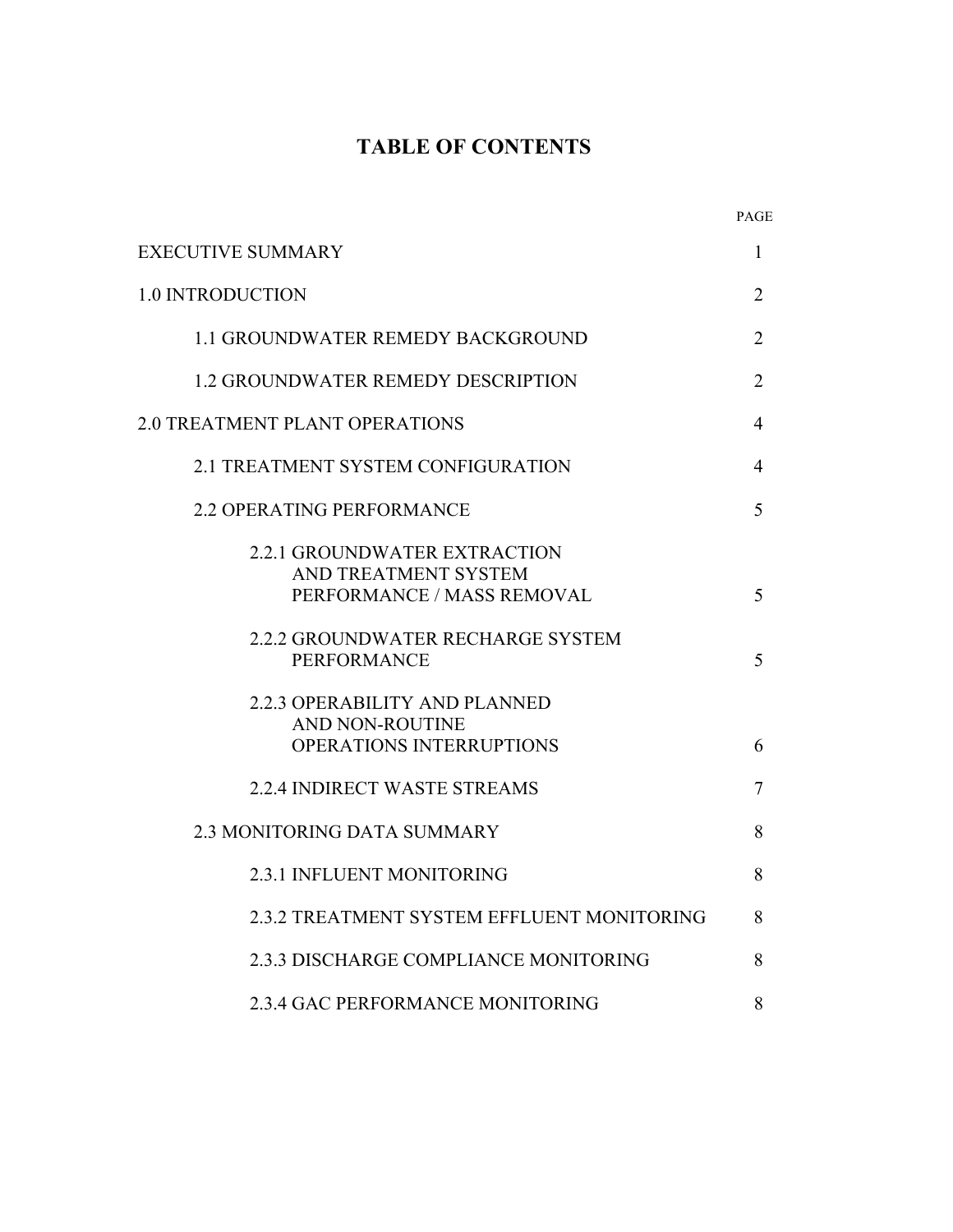# **TABLE OF CONTENTS**  (continued)

|                                                                       | <b>PAGE</b> |
|-----------------------------------------------------------------------|-------------|
| 3.0 GROUNDWATER MONITORING AND<br><b>HYDRAULIC CAPTURE EVALUATION</b> | 9           |
| <b>3.1 GROUNDWATER PLUME MONITORING</b>                               | 10          |
| 3.2 EXTRACTED GROUNDWATER COC TREND EVALUATION                        | 10          |
| 3.2.1 STATISTICAL EVALUATION METHOD                                   | 10          |
| 3.2.2 STATISTICAL EVALUATION RESULTS                                  | 11          |
| <b>3.3 GROUNDWATER CAPTURE EVALUATION</b>                             | 12          |
| <b>4.0 SUMMARY AND RECOMMENDATIONS</b>                                | 12          |
| <b>4.1 SUMMARY</b>                                                    | 12          |
| <b>4.2 RECOMMENDATIONS</b>                                            | 13          |
| 5.0 REFERENCES                                                        | 13          |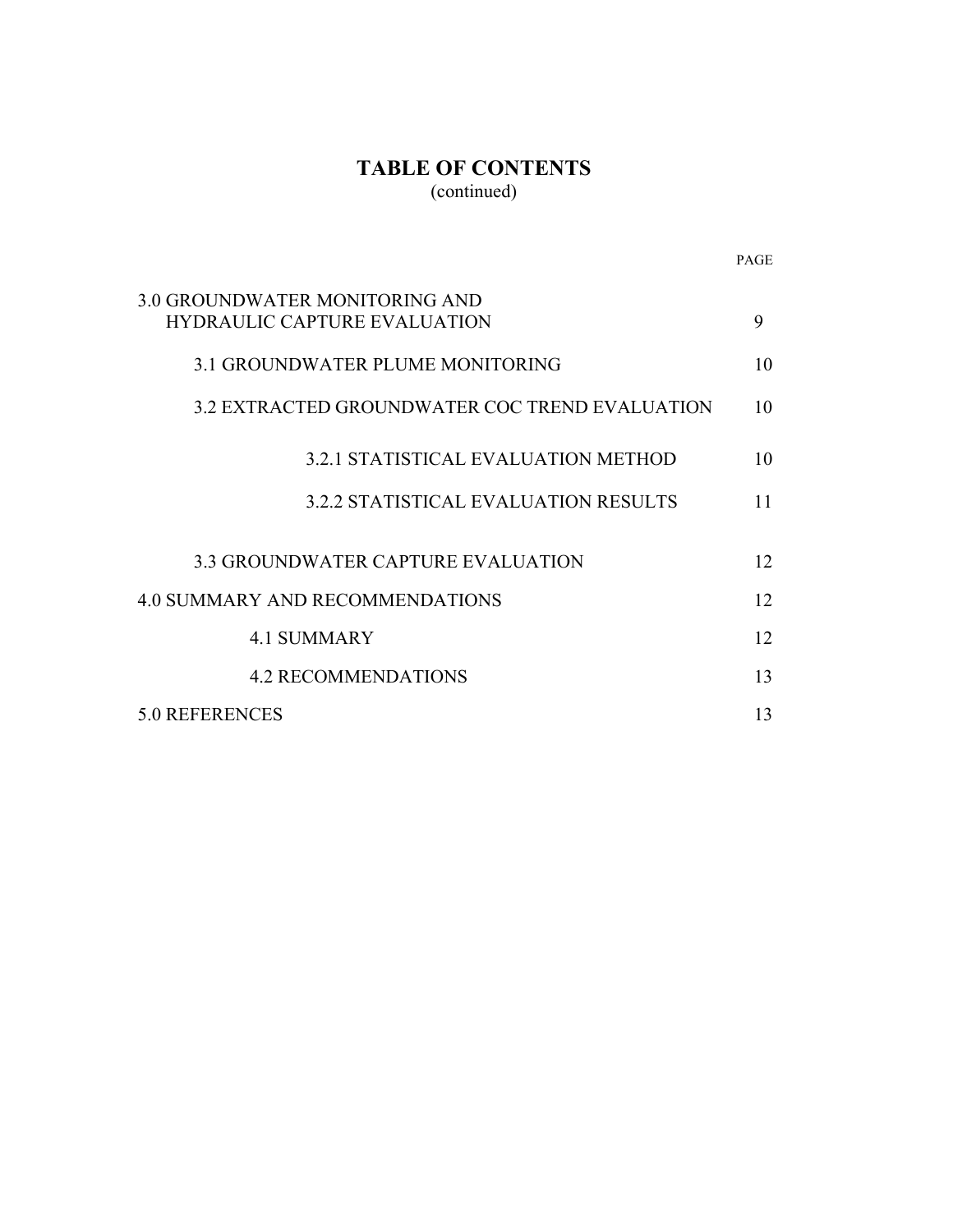#### **TABLES**

- 1 Sites 2/12 Chemicals of Concern in Groundwater, Aquifer Cleanup Levels, and Discharge Limits<br>2 Sites 2
- 2 Sites 2/12 System Flow Rate Summary<br>3 Weekly Extraction Summary
- Weekly Extraction Summary
- 4 Weekly Injection Summary
- 5 System Weekly and Cumulative Percent Operability
- 6 Sites 2/12 Injection Well Organic Data
- 7 Sites 2/12 Influent Treatment System Organic Data
- 8 Sites 2/12 Effluent Treatment System Organic Data<br>9 Sites 2/12 Extraction Well Inorganic Data
- Sites 2/12 Extraction Well Inorganic Data

#### **PLATES**

- 1 Site Map, Sites 2 and 12 Groundwater Remedy
- 2 Sites 2 and 12 Groundwater Treatment System Schematic
- 3 System Flow Rates, April 1999 through December 2005
- 4 System Influent Concentrations, April 1999 through December 2005<br>5 Cumulative Mass Removed. April 1999 through December 2005
- 5 Cumulative Mass Removed, April 1999 through December 2005

#### **APPENDICES**

- A Sites 2/12 Historical Flow, Chemical and Statistical Evaluation Data
- B Sites OU2 and 2/12 Hydraulic Capture Modeling Analysis

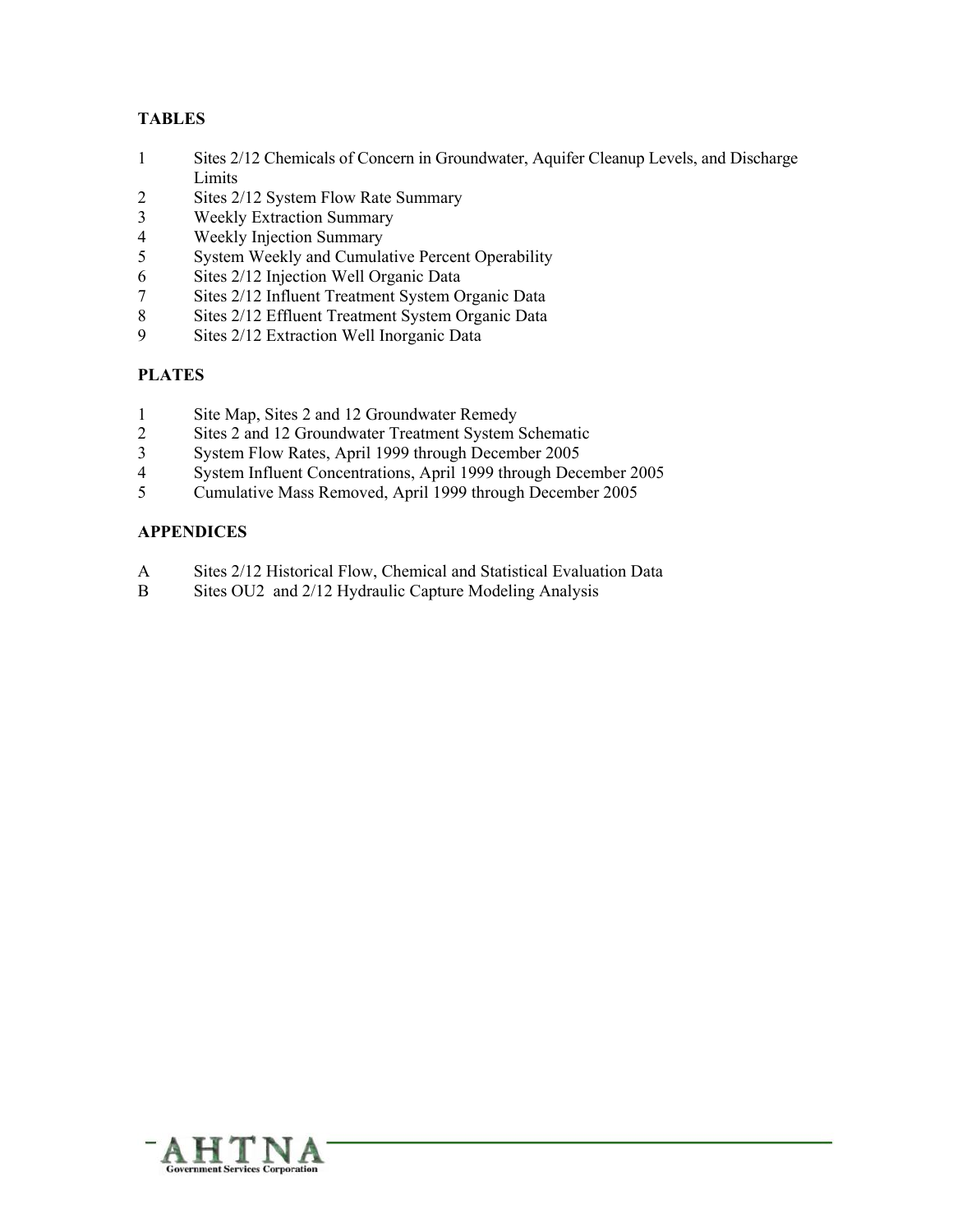# **EXECUTIVE SUMMARY**

On behalf of the U.S. Army Corps of Engineers (USACE) Sacramento District, Ahtna Government Services Corporation (AGSC) operated the former Fort Ord Sites 2 and 12 (Sites 2/12) groundwater remedy for the period of January through December 2005.

This report presents Sites 2/12 system operations data, treatment system chemistry data, groundwater extraction/recharge data, a summary of chemicals of concern (COC), chemical mass removal data, and an assessment of the capture of the 2/12 groundwater remedy for the 2005 reporting period.

The granular activated carbon (GAC) treatment system was 100% effective in removing all COCs below the allowable treated-water discharge limits in samples obtained from the discharge compliance point for the entire period. The vinyl chloride (VC) discharge limit was temporarily revised from 0.1 to 0.3 micrograms per liter  $(\mu g/L)$ . The system treated 147.6 million gallons (Table 2) and removed 30.3 lbs. of COCs (Table A3) during the 2005 annual period. As of December 30, 2005, a total of 884.58 million gallons have been treated by the Sites 2/12 system (Table 2), with a cumulative mass removal of 334 lbs. since 1999 (Table A3).

System operations, as measured at the GWTP flow meter during the 2005 annual period, consisted of intermittent extraction from each of the eight extraction wells for a total annual average extraction rate of 282 gallons per minute (gpm) and a maximum of 345 gpm (Table 2). Treatment system operational extraction wells and rates are specifically selected to maintain VC concentrations within treatable limits and maximize the total extraction rate. The addition and mixing of Operable Unit 2 (OU2) treated water at an average total rate of 348 gpm created an average aquifer recharge rate of 595 gpm (Table 2).

The extraction wells designated EW-12-01-180M and EW-12-02-180M (Table A4) are consistently showing the highest VC concentrations.

Results from extraction wells at Sites 2/12 indicate that, in general, COC concentrations are significantly decreasing.

These results are consistent with those from previous evaluations and indicate that the current Sites 2/12 remedial program is reducing the mass of COCs in groundwater.

At this site, the decreasing concentrations of some "parent" COCs, specifically, tetrachloroethene (PCE) and trichloroethene (TCE), concurrent with increasing concentrations of "daughter" chemicals (e.g. VC), could be indicative of a reductive dechlorination or other natural attenuation processes/biodegradation.

Streamlines for Sites 2/12 (see Appendix B for modeling) predict capture of the plume within noted portion of the site under the current extraction/injection configuration.

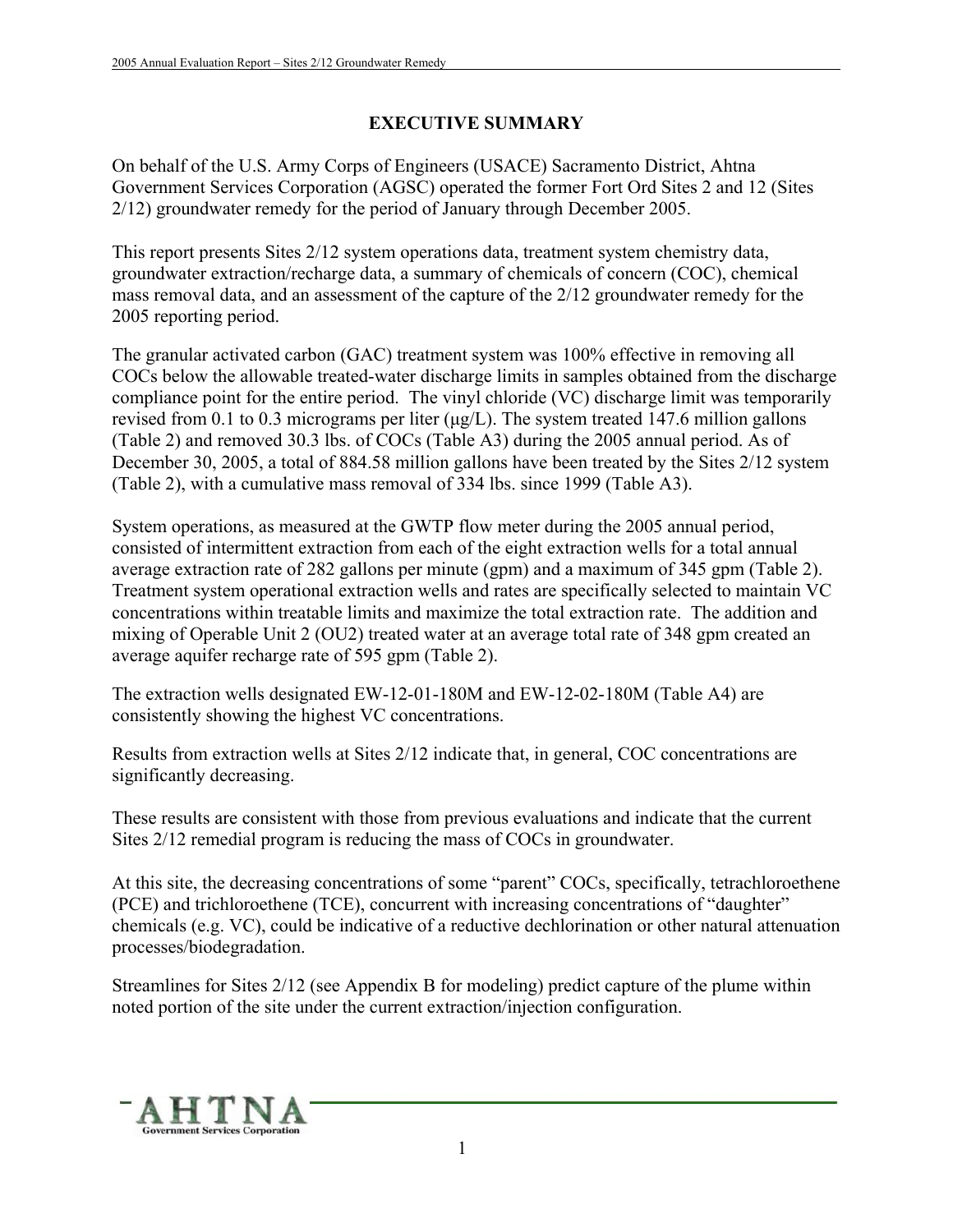# **1.0 INTRODUCTION**

This annual evaluation report presents a discussion of system performance and an evaluation of monitoring data including treatment plant operations data and a hydraulic capture analysis for the 2005 annual period.

# **1.1 GROUNDWATER REMEDY BACKGROUND**

The Sites 2/12 groundwater contamination was first recognized in 1989 following the installation and sampling of monitoring wells (*JMM, 1990; EA, 1990*). Additional investigation reports (*Basewide RIFS* [*HLA, 1995*]; *Site Analytical Report* [*HLA, 1995*]; *Remedial Action Work Plan Technical Memorandum Number 1* [*IT, 1997*]; and *Remedial Action Work Plan Technical Memorandum Number 2* [*IT, 1997*]) served as the basis for the Sites 2/12 system design (as outlined in *Conceptual Design Analysis* [*HLA, 1995*]; *Performance Specifications* [*HLA, 1995*]; and *Draft Final Remedial Action Work Plan*, [*IT, 1999*]).

Monitoring and reporting of chemicals of concern (COCs) in groundwater and water level elevations from up to 45 monitoring wells at Sites 2/12 has occurred quarterly since 1992 as part of the basewide monitoring activities. The approximately fourteen years of groundwater monitoring data supports the original interpretations of groundwater flow and COC plume distribution used for remediation system design. The original source of the COC plume is assumed to be historical use and improper disposal of solvents in the Site 12 area. The Upper 180-foot Aquifer COC plume appears to have originated in the Site 12 area and to have been transported by groundwater flow about 3,000 feet to the southwest, passing beneath Highway 1 and into the Site 2 area.

# **1.2 GROUNDWATER REMEDY DESCRIPTION**

The Sites 2/12 groundwater remedy is defined by the *Basewide Remedial Investigation Sites Record of Decision* (RI Sites ROD; *Army, 1997*) and consists of a groundwater pump and treatment system designed to remediate groundwater containing COCs above aquifer cleanup levels (ACLs). The Sites 2/12 COCs in the Upper 180-foot Aquifer are: chloroform, 1,2 dichloroethane (1,2-DCA), 1,1-dichloroethene (1,1-DCE), cis-1,2-dichloroethene (cis-1,2-DCE), total 1,3-dichloropropene (1,3-DCP), tetrachloroethene (PCE), TCE, and VC. Table 1 presents the ACLs and treated-water discharge levels for the COCs that were in effect during the 2005 annual operational period.

The Lower 180-foot Aquifer occurs below the Upper 180-foot Aquifer and is hydraulically separated from the overlying aquifer by the Intermediate 180-foot Aquitard. Historically, low concentrations of COCs have occasionally been detected below ACLs in samples from Lower 180-foot Aquifer monitoring wells.

The Lower 180-foot Aquifer groundwater continues to be monitored on a quarterly basis as part of the basewide groundwater monitoring activities.

Construction of the Sites 2/12 groundwater remedy was performed by IT and documented in the *Construction Completion Report* (*IT, 1999*). Groundwater extraction and treatment first

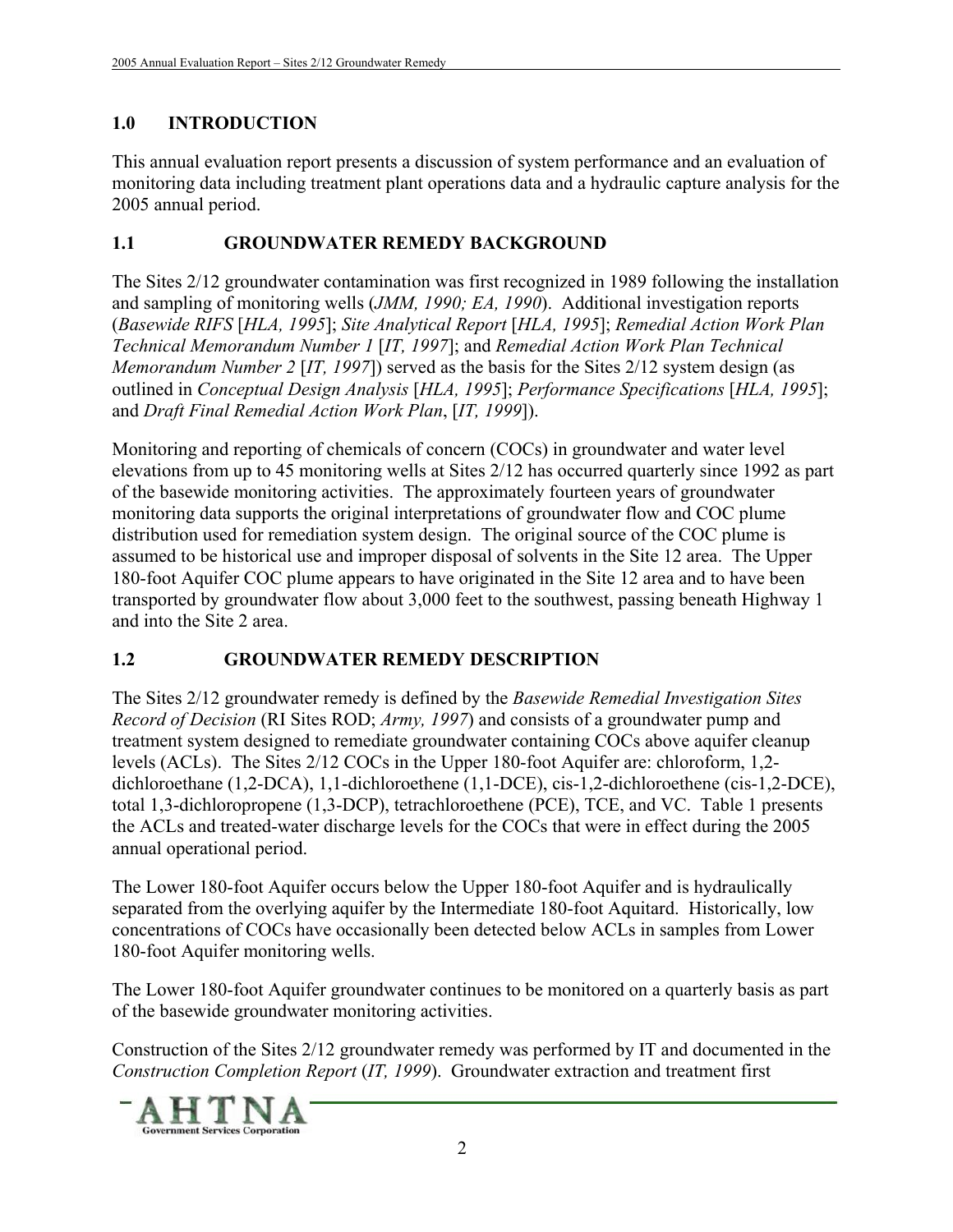occurred at Sites 2/12 on April 13, 1999. Continuous groundwater extraction and treatment began on May 3, 1999 (*IT, 2000*). Diversion of treated effluent water from the OU2 GWTP to the Site 2/12 aquifer recharge structures began on June 23, 1999.

During the first five months of system operation, VC concentrations observed in extracted groundwater from individual wells and in the combined influent flow to the Granular Activated Carbon (GAC) vessels were greater than originally anticipated during treatment system design. The elevated VC concentrations were not efficiently treated by the GAC treatment system and exceeded the discharge compliance limit of 0.1 µg/L at the treatment system's effluent sampling point. Operational changes consisted of turning off extraction wells with elevated VC concentrations, and moving the discharge compliance sampling location to a location that incorporates treated OU2 water (sent to the Site 2 aquifer recharge structures) to maintain system operations and discharge compliance.

Following five months of initial system operation by IT, Harding ESE assumed responsibility for treatment system operations beginning October 4, 1999. On March 1, 2002, AGSC assumed responsibility for treatment system operations.

The Sites 2/12 groundwater remedy consists of eight extraction wells located at Site 12, the 2/12 GWTP, and five Upper 180-foot Aquifer recharge structures (two injection wells and three infiltration galleries – see Plate 1). System operations consist of Upper 180-foot Aquifer groundwater extraction from wells at Site 12. Extracted groundwater is piped to the 2/12 GWTP where, prior to treatment, the water undergoes pH adjustment by sulfuric acid addition (Plate 2). COCs are then removed by adsorption to GAC. Treated water from the OU2 groundwater remedy is piped to the 2/12 GWTP and added to the Sites 2/12 treated water in the effluent tank before the combined stream is transferred to the Site 2 aquifer recharge structures.

The eight extraction wells are arranged in four groups of two extraction wells per group. Extraction wells in a group are either screened in the upper part of the Upper 180-foot Aquifer or screened in the lower part of the Upper 180-foot Aquifer. Extraction wells designated with a *U* at the end of the well name extract groundwater from the upper portion of the aquifer. Wells designated with an *M* at the end of the well name extract groundwater from the lower portion of the aquifer.

The five Upper 180-foot Aquifer recharge structures consist of three infiltration galleries and two injection wells. Treated water from Site 2 extraction and OU2 extraction is combined at the 2/12 GWTP and piped to five aquifer recharge structures for the purpose of treated-water discharge to the Upper 180-foot Aquifer.

The groundwater remedy was designed to extract groundwater from Site 12 at a system rate of about 300 gallons per minute (gpm) and recharge the Upper 180-foot Aquifer at a total system rate of about 600 gpm. The additional 300 gpm of aquifer recharge water is provided by the OU2 system. The aquifer extraction/recharge system is designed to reverse the natural westerly groundwater flow gradient, redirect the flow toward the east, and facilitate groundwater flow from Site 2 to the Site 12 extraction wells. The extraction capacity of the eight extraction wells was designed to allow for maximum system operation flexibility in the event that extraction at a

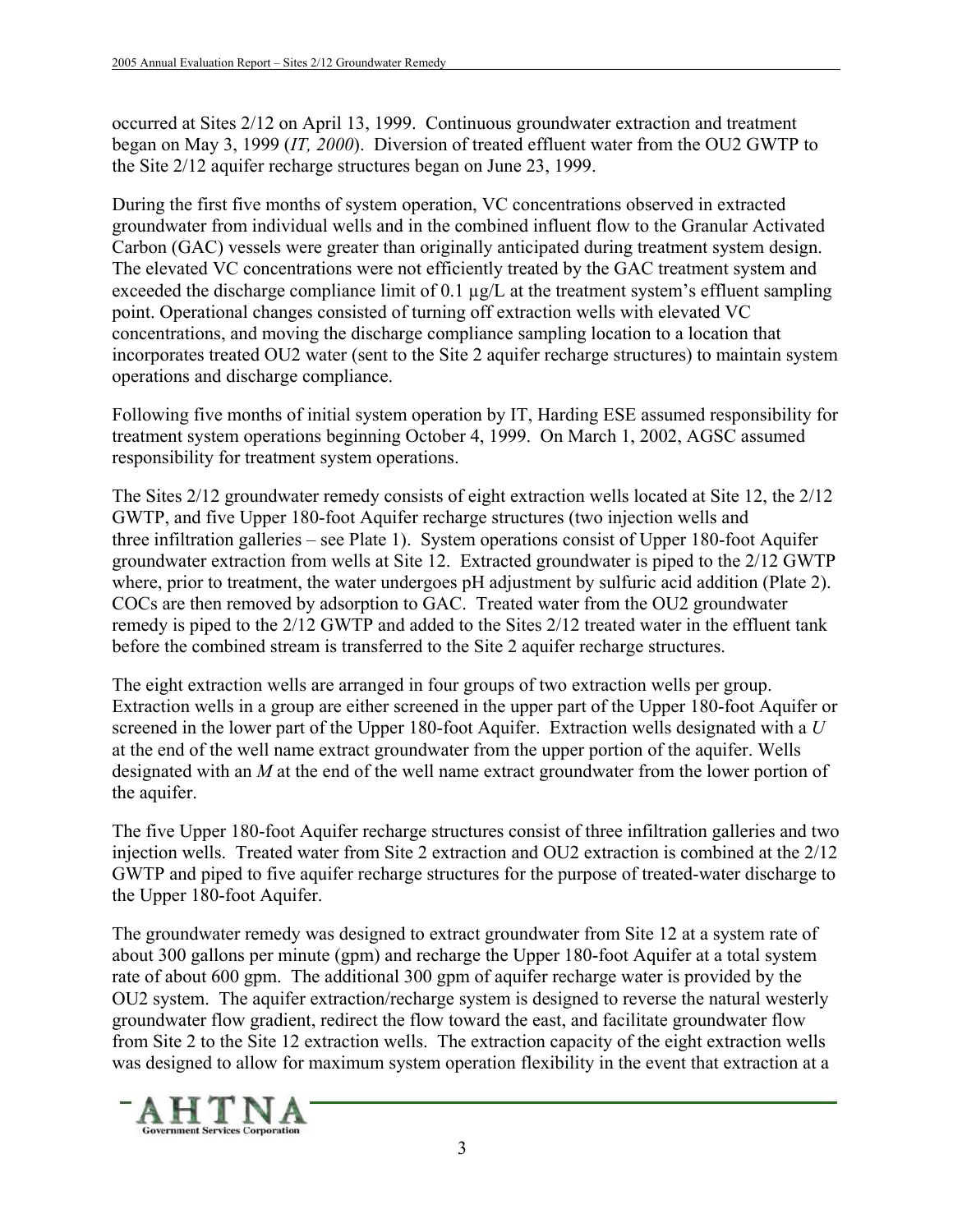well would need to be reduced or discontinued. The loss of extraction capacity could be compensated for by turning up the extraction rate at another well. The performance goal of the groundwater remedy is to facilitate groundwater extraction and hydraulic capture of the COC plume while maintaining a groundwater mound to minimize saltwater intrusion at Site 2.

# **2.0 TREATMENT PLANT OPERATIONS**

This section of the report describes treatment plant operations and interprets monitoring data and system performance for the period of January through December 2005. Treatment plant operations were conducted following the *Operations and Maintenance Manual, Sites 2 and 12 Groundwater Remedy, Fort Ord, California* (*AGSC, 2004*). Treatment plant sampling and analysis was conducted in accordance with the site specific *Sampling and Analysis Plan* (SAP) (AGSC*, 2004*). Issues discussed below are: treatment system configuration, operating performance, system monitoring data summary, treatment operations, extraction well and aquifer recharge well performance, and recommendations for future actions.

# **2.1 TREATMENT SYSTEM CONFIGURATION**

The 2/12 GWTP plant consists of two GAC vessels operated in series. Treated water flows to an effluent storage tank prior to aquifer recharge. Capacity of the 2/12 GWTP with the carbon beds in series is approximately 300 gallons per minute (gpm). The capacity is the practical maximum flow rate at which the inlet pressure to the carbon vessels does not exceed the allowable operating limit. Schematic diagrams of the equipment arrangements and sampling locations for the 2005 annual reporting period are shown on Plate 2. Chemical concentrations are monitored at up to five sampling locations. The sample station designations are listed in the table below:

| <b>Station</b><br><b>Designation</b> | <b>Description</b>                                                                                                             |
|--------------------------------------|--------------------------------------------------------------------------------------------------------------------------------|
| <b>TS-212-INF</b>                    | Composite of untreated influent water for monitoring treatment<br>effectiveness and for calculating total contaminant removal. |
| $TS-212-GAC-A$                       | Effluent from carbon beds GAC-A and GAC-B for monitoring<br>contaminant breakthrough. Beds alternate between lead and lag      |
| $TS-212-GAC-B$                       | positions.                                                                                                                     |
| <b>TS-212-EFF</b>                    | Point for monitoring water after treatment.                                                                                    |
| $TS-212-NJ$                          | Point for monitoring discharge compliance prior to aquifer<br>recharge.                                                        |

#### **Sites 2/12 GWTP Sample Station Designations**

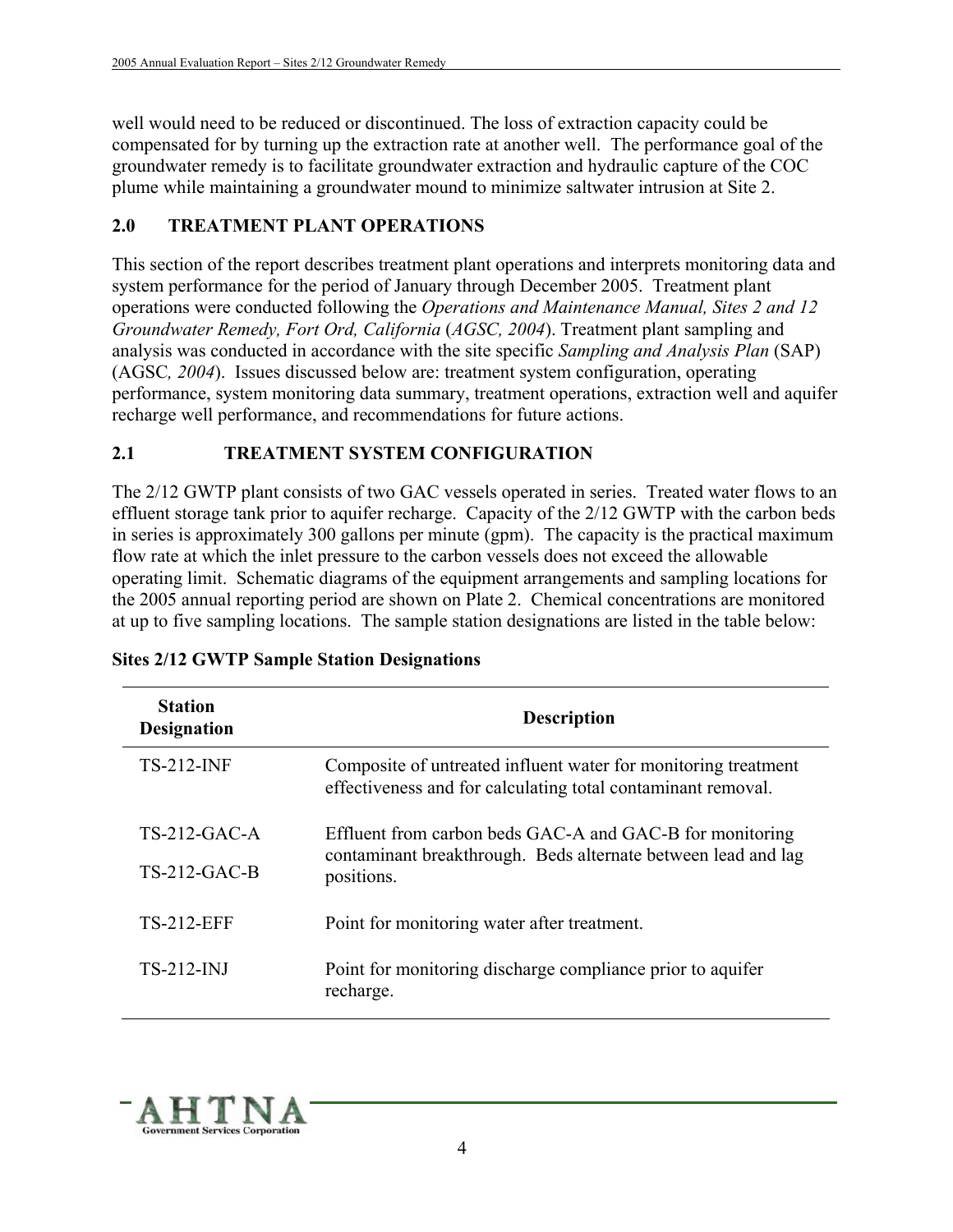# **2.2 OPERATING PERFORMANCE**

Operating performance is discussed in terms of extraction and treatment flow rates and totals, aquifer recharge flow rates and totals, online effectiveness, non-routine operations, and indirect waste stream production. Weekly data are presented in Tables 2, 3, and 4.

# **2.2.1 Groundwater Extraction and Treatment System Performance/Mass Removal**

An increase in the VC discharge limit from 0.1  $\mu$ g/L to 0.3  $\mu$ g/L was approved and Field Work Variances were issued on February 7, 2002 (*IT Corporation, 2002*), January 24, 2003 (*AGSC, 2003*), June 26, 2004, and June 1, 2006. This allowed for increased flow rates at selected extraction wells, since there was previously limited flow capacity due to non-effective VC treatment by the existing GAC system. The extraction wells that were placed online varied based on GAC loading and GAC change-out schedules, as summarized in Section 2.2.4.

The weekly averages for total treated-water flow rates at the GWTP (2005 annual period) are presented in Table 2. The reported average weekly flow rate is the total volume pumped averaged over the period of time between measurements, usually seven days. The reported average weekly flow rate varies depending on flow rates for individual wells and any downtime experienced at the plant or the extraction wells. The total volume of treated groundwater in 2005 was 147.6 million gallons (Table 2). The average annual extraction and treatment system flow rate, as measured at the GWTP meter, was 282 gpm and the maximum average weekly flow was 345 gpm. Cumulative treated water since startup on April 13, 1999 through December 30, 2005 was 884.58 million gallons. Total system flow rates are shown graphically on Plate 3.

The total mass of COCs removed during the 2005 annual period by the remediation system is approximately 30 lbs.. The cumulative COC mass removed through December 2005 was 300.6 lbs.. The aforementioned data is summarized in Appendix A, Table A3. The compounds TCE, cis-1,2-DCE, and PCE represent approximately 98% of the total COCs in the untreated influent, integrated over the entire operational period (Plate 5). The remaining 2% is a combination of 1,1- DCA, 1,1-DCE, chloroform, and VC.

# **2.2.2 Groundwater Recharge System Performance**

Treated water is discharged into five separate Upper 180-foot Aquifer recharge structures consisting of two injection wells and three infiltration galleries. The two injection wells are IW-02-01-180 and IW-02-02-180. The three infiltration galleries are INF-02-01-180, INF-02-02- 180, and INF-02-03-180. The Sites 2/12 system discharged treated water from both Sites 2/12 and OU2 to the five aquifer recharge structures at a calculated average rate of 595 gpm (Table 2) based on system flow meters. The weekly average aquifer recharge rates, measured from flow meters at the five aquifer recharge structures during the 2005 annual reporting period, are presented in Table 4.

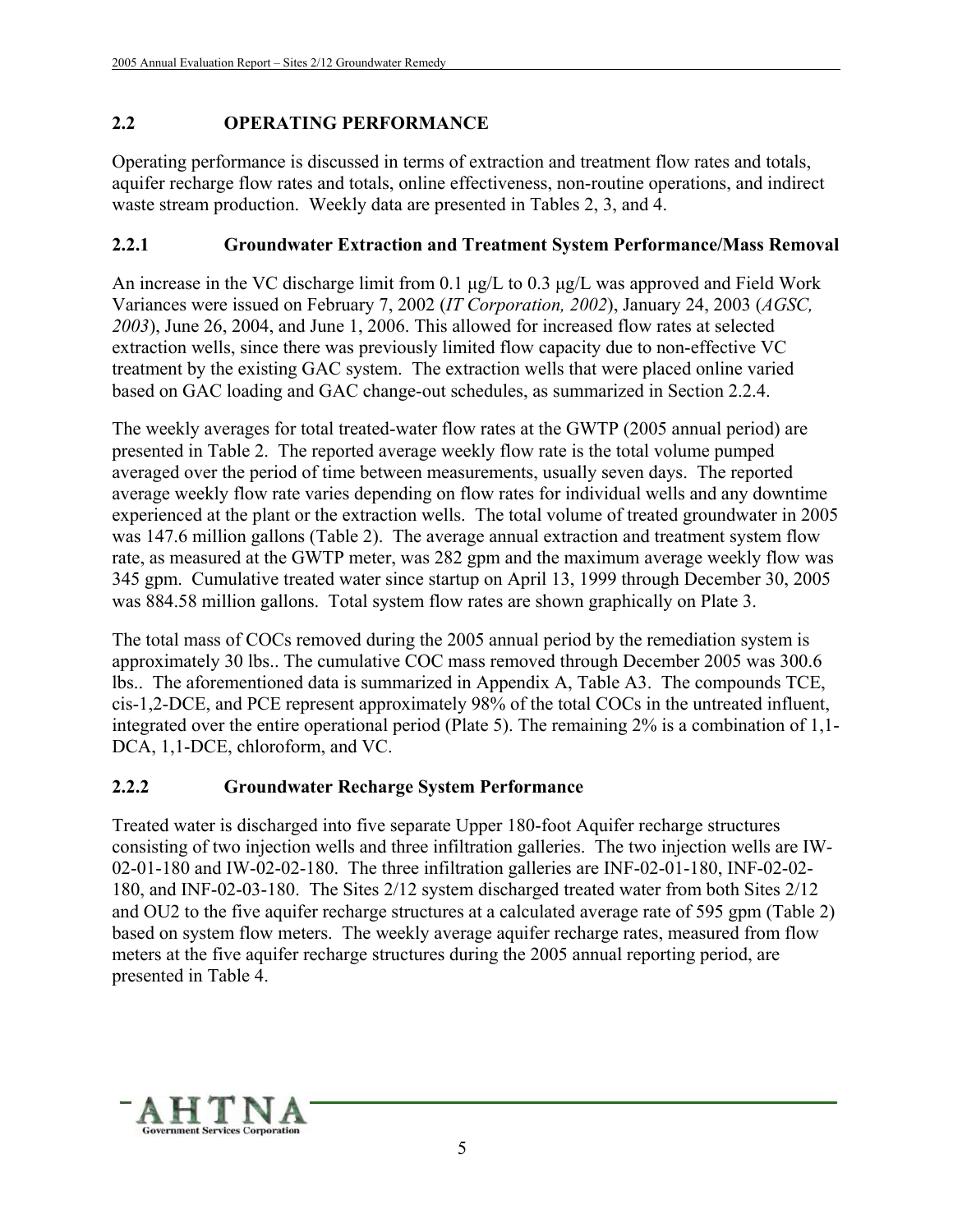#### **2.2.3 Operability and Planned and Non-Routine Operations Interruptions**

The 2005 annual 2/12 GWTP weekly operability rates are summarized in Table 5. For the annual 2005 period the average weekly operability rate was 99.3%. The GWTP's cumulative operability rate (as of December 30, 2005) was 95.6%. Plant downtime included all scheduled and unscheduled operational outages.

The system operated during this annual period for a total of 8,667.75 hours with 92.25 hours of downtime. The system downtime resulted from:

- One hour of downtime on January 6, 2005 due to the installation of a new effluent tank level transducer.
- Ten hours of downtime on January 15, 2005 due to a power outage and the failure of the dial-out alarm.
- Six hours of downtime on February 9, 2005 due to a carbon change out of the GAC-A vessel and repairs to the PLC.
- Four hours of downtime on February 11, 2005 due to a carbon change-out at the OU2 GWTP.
- Two hours of downtime on May 11, 2005 due to a regional power outage.
- Twenty-four hours of downtime on June 28, 2005 due to repairs on a deteriorated valve on the pipeline leading to the infiltration galleries at Site 2.
- Two hours of downtime on June 30, 2005 due to the installation and programming of a new effluent tank level transducer.
- Twenty-four hours of downtime on June 28, 2005 due to a break in the vault valve south of the Site 2 PLC.
- Eight hours of downtime on June 30, 2005 for scheduled repairs.
- Two hours of downtime on July 6, 2005 due to a carbon change out of the GAC-B vessel.
- One quarter of an hour of downtime on July 29, 2005 due to an unscheduled power outage.
- Six hours of downtime on September 12, 2005 due to a carbon change out at the OU2 GWTP.
- Three hours of downtime on November 2, 2005 due to a carbon change out of the GAC-A vessel.

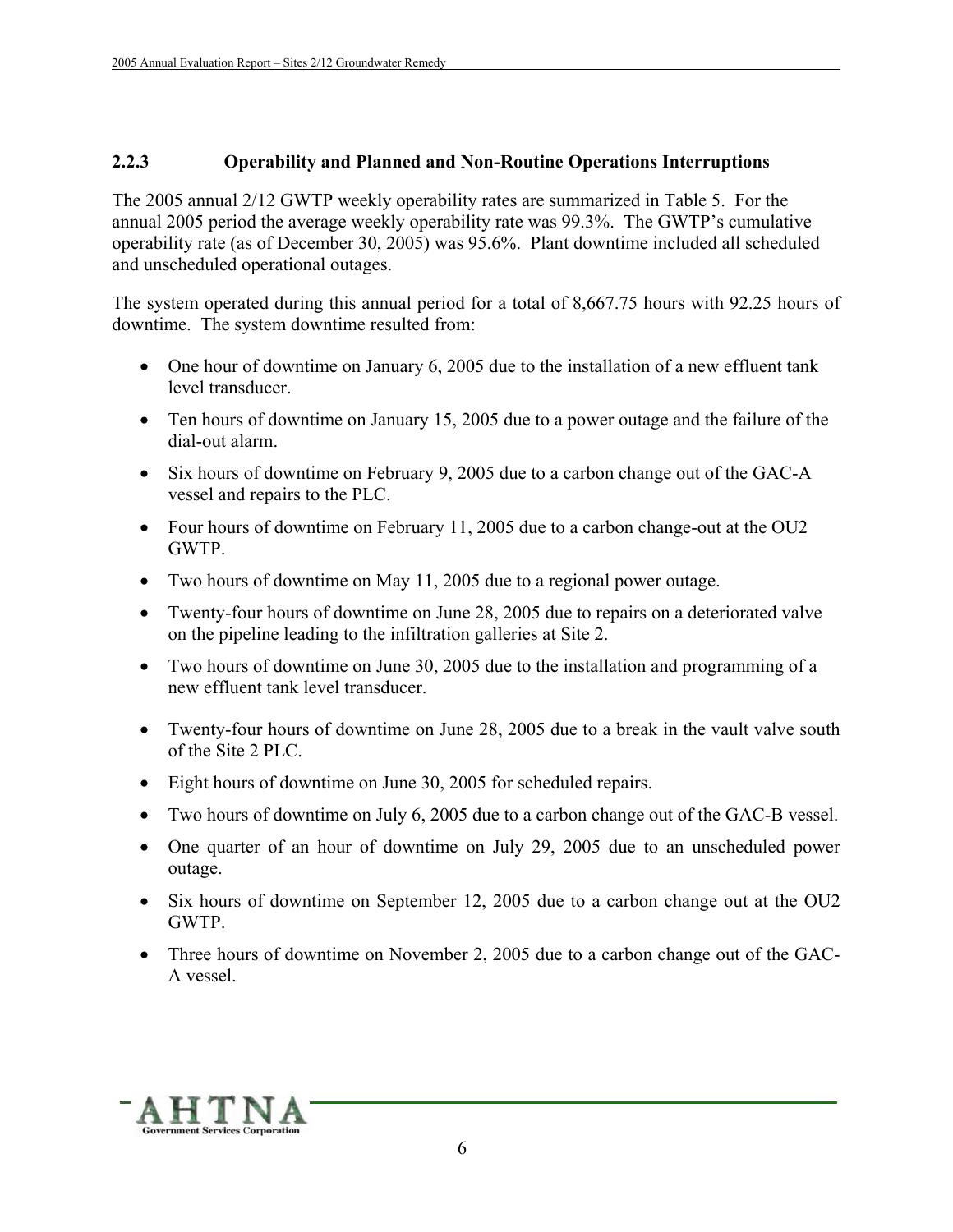#### System Shutdown Evaluation

The evaluation summarizes system shutdowns affecting system performance. The following table summarizes the events resulting in 2/12 GWTP downtime during this reporting period. The Sites 2/12 system generally requires the addition of OU2 treated water to maintain VC discharge compliance. This relationship leads to Sites 2/12 system shutdowns during OU2 system shutdowns, thus the OU2 shutdowns are also listed below.

- Four hours of downtime on February 11, 2005 due to a change-out of GAC vessels TK-600-A and TK-600-D.
- Two hours of downtime at OU2 GWTP on May 11, 2005 due to a regional power outage.
- One quarter of an hour of downtime on August 1, 2005 due to a power outage at the OU2 GWTP.
- Thirty hours downtime on August 29-30, 2005 due to electrical problems at the OU2 GWTP related to a problem with EW-OU2-01-180.
- Six hours of downtime on September 12, 2005 due to a change-out of GAC vessels TK-600-B and TK-600-C at OU2 GWTP.
- Three and a quarter hours of downtime on December 26, 2005 due to a power outage at the OU2 GWTP.

The system downtime associated with the power outages and electronic component failure is judged to be acceptable and not to warrant corrective actions, such as an independent power supply or redundant electronic components.

# **2.2.4 INDIRECT WASTE STREAMS**

Chemical breakthrough is monitored to determine when activated carbon needs to be changed out alternately in one of the two vessels, designated GAC-A and GAC-B. Following the changeout, the lag bed is routed to become the lead bed and the vessel with the new carbon becomes the lag bed.

Three carbon change-outs occurred in the 2005 annual reporting period; February 9, 2005 carbon change-out of the GAC-A vessel, July 6, 2005 carbon change-out of the GAC-B vessel, and November 2, 2005 carbon change-out of the GAC-A vessel.

In all three change-outs, the 8 x 30 mesh carbon and change-out services were supplied by U.S. Filter/Westates. Spent carbon from Sites 2/12 is returned to the carbon vendor as non-Resource Conservation and Recovery Act (RCRA) hazardous waste on the basis of a self-determination test (i.e. a test performed at the direction of the generator to demonstrate the characteristics of the waste as non-hazardous). The spent carbon from the change-outs was transported by U.S. Filter/Westates to their facility in Red Bluff, California, for regeneration.

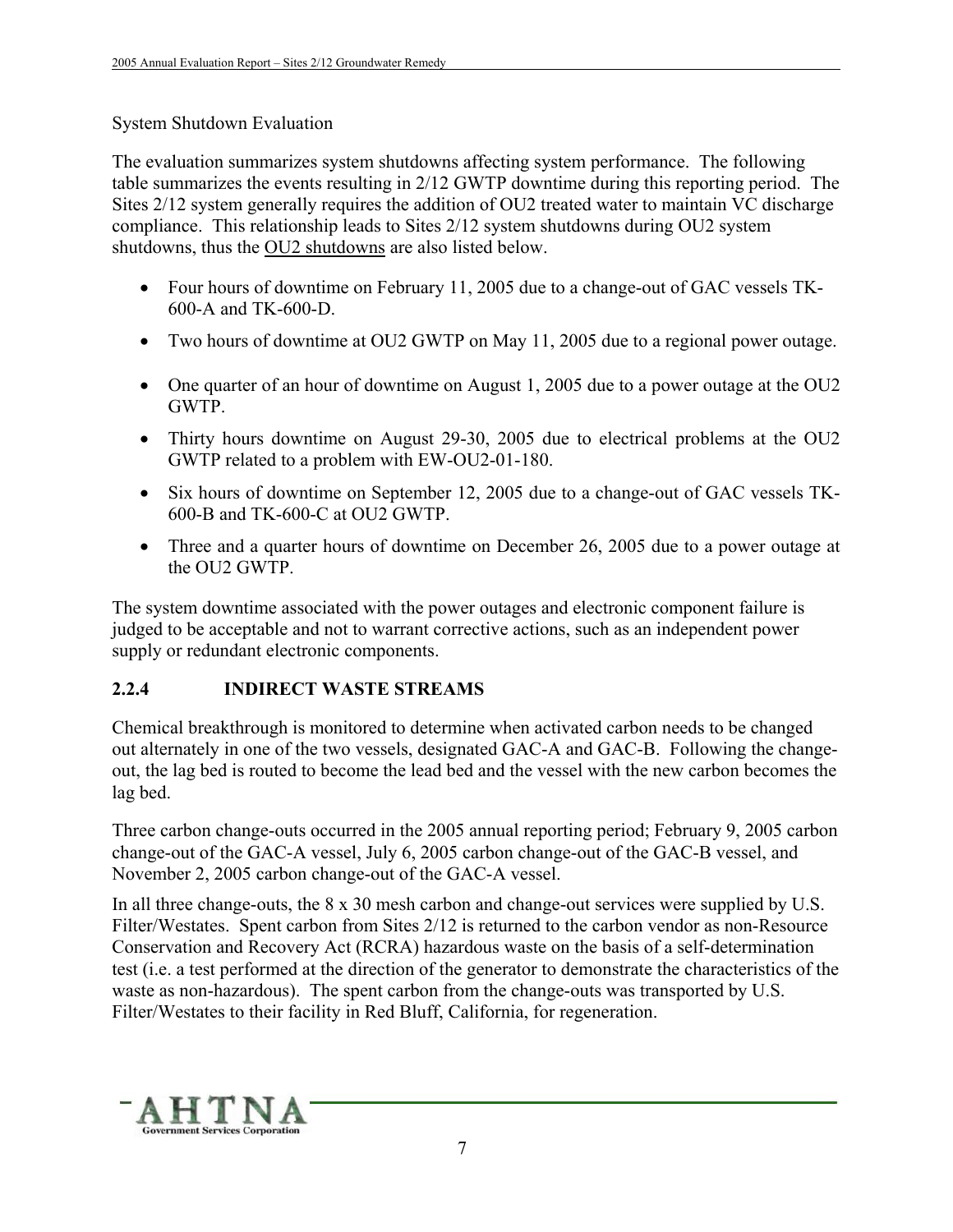# **2.3 MONITORING DATA SUMMARY**

This section presents an evaluation of treatment system monitoring data from the 2005 annual reporting period and is divided into influent, effluent, and GAC performance monitoring. Treatment plant system monitoring and extraction well COC analytical data are presented in Tables 6 and 7, respectively. Extraction well inorganic analytical data is presented in Table 8. All analytical data generated during this review period was subject to data validation, as described in the CDQMP and project SAP, and were considered to be acceptable and suitable for use. The quality control summary report (QCSR) for these data can be found in the Appendices to the Quarterly Groundwater Treatment Systems Operation Data Summary Reports.

# **2.3.1 Influent Monitoring**

Influent monitoring includes monitoring of COCs for the combined treatment plant influent flow from the eight extraction wells. Monitoring data for the individual extraction wells is discussed in Section 3.

The combined treatment plant influent from the eight extraction wells is sampled at TS-212-INF, prior to entering the carbon adsorption units (Table 6). A historical summary of influent COC concentration is presented in Appendix A (Table A2) and is shown graphically on Plate 4. The highest concentration of any COC was TCE, which averaged 14.56 µg/L for the 2005 annual period. The second highest concentration of any COC was cis-1,2-DCE, which averaged 8 µg/L for the 2005 annual period. VC results recorded for the eight extraction wells during December 2005 monitoring period ranged from non-detect (below the reporting limit of 0.1  $\mu$ g/L) to 0.15  $\mu$ g/L.

# Treatment System Effluent Monitoring

The treatment plant effluent is sampled at TS-212-EFF after treatment through the carbon adsorption units (Table 6). System effluent is usually monitored weekly and analyzed within 72 hours to evaluate the GAC performance and carbon change-out schedule.

# **2.3.3 Discharge Compliance Monitoring**

Discharge compliance monitoring occurs at the discharge compliance point TS-212-INJ during normal operation and is conducted to document compliance with treated-water discharge requirements prior to aquifer recharge. The TS-212-INJ data are reported in Table 6. System effluent is usually monitored weekly and analyzed within 72 hours to evaluate discharge compliance and the effects of OU2 water addition. All sample results were within discharge limit criteria.

# **2.3.4 GAC Performance Monitoring**

GAC treatment system performance monitoring consists of sampling the stream between the two activated carbon beds (lead bed effluent sample point TS-212-GAC-A or TS-212-GAC-B) to monitor for contaminant breakthrough. GAC performance monitoring takes place twice a month and the results are analyzed within 72 hours to evaluate lead GAC performance.

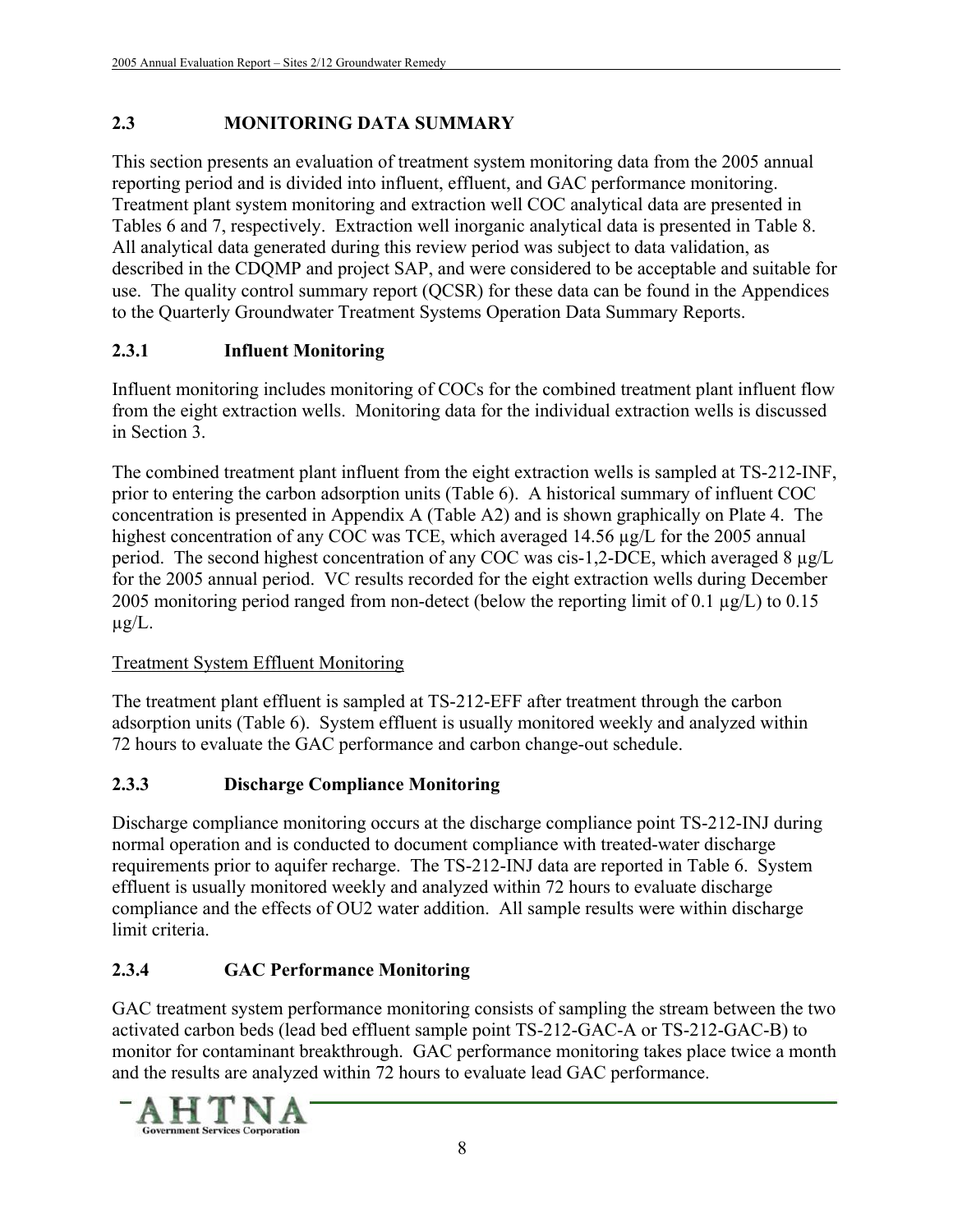From December 25, 2005 to February 9, 2005, the GAC vessels operated with the GAC-A vessel in the lead position and the GAC-B unit in the lag position. From February 9, 2005 through July 6, 2005, the GAC-B vessel was in the lead position and the GAC-A unit was in the lag position. From July 6, 2005 to November 2, 2005, the GAC-A vessel was in the lead position and the GAC-B unit was in the lag position. From November 2, 2005 to December 30, 2005, the GAC-B vessel was in the lead position and the GAC-A unit was in the lag position.

Only one carbon bed is changed at a time. After a change-out, the sequence of the beds is reversed (i.e. the previous lead bed filled with activated carbon becomes the lag bed and the bed previously used in lag position becomes the lead bed). Thus, residual chemicals from the loading of the new carbon are immediately detected as lead bed breakthrough after a carbon change-out. The Sites 2/12 breakthrough chemicals detected from the lead bed after a carbon change-out are usually 1,1-DCA, chloroform, cis-1,2-DCE, and 1,2-DCA. Either cis-1,2-DCE or 1,2-DCA is typically the chemical that first approaches the discharge limits and initiates scheduling a carbon change-out.

# **3.0 GROUNDWATER MONITORING AND HYDRAULIC CAPTURE EVALUATION**

Sites 2/12 groundwater hydraulic capture performance (for the 2005 annual period) was evaluated through:

- Inspection of maps showing the distribution of COCs above ACLs in the Upper 180-foot Aquifer.
- Inspection of maps showing the distribution of TCE in the Upper 180-foot Aquifer groundwater.
- Statistically evaluating the concentration trends of COCs in the extracted groundwater over time.
- Conducting groundwater flow computer model simulations with MODFLOW using average:
	- 1) 2005 annual extraction well pumping rates, and
	- 2) Fully operational extraction wells flow rates.
- Using the flow model results to estimate the aquifer areas hydraulically captured as a result of system operation (Section 3.3 and Appendix B).

Groundwater plume monitoring data collected during Sites 2/12 operations activities and basewide groundwater monitoring activities are presented in Section 3.1. Statistical evaluation of the extracted groundwater COC concentration trends is presented in Section 3.2. An evaluation of the hydraulic capture of the Sites 2/12 Upper 180-foot Aquifer COC groundwater plume is presented in Appendix B.

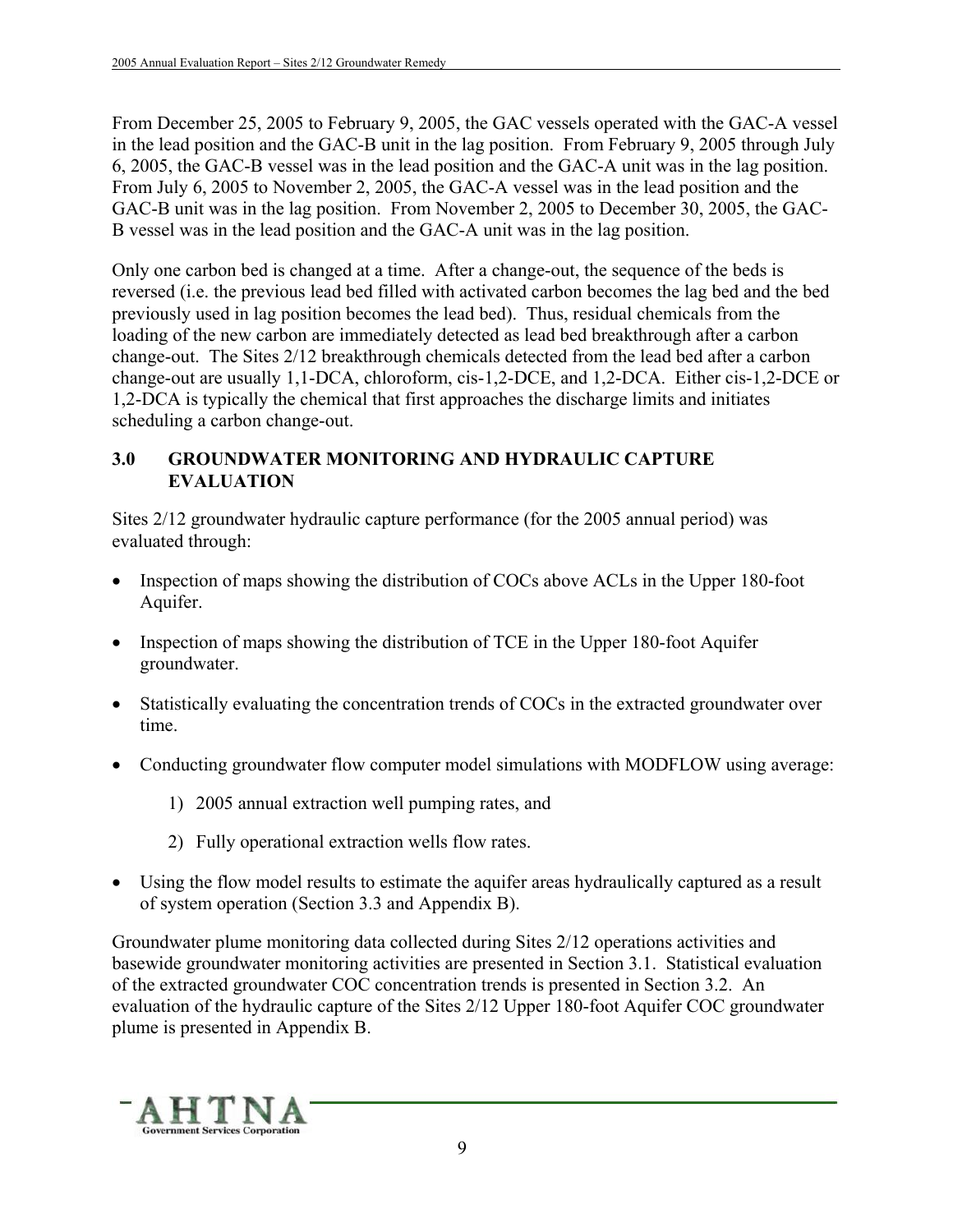# **3.1 GROUNDWATER PLUME MONITORING**

Organic chemical data generated are reported in the quarterly monitoring reports and presented on Table 6. Table 6 displays all COCs detected above ACLs for the 2005 annual period. Plates showing the TCE concentrations have been presented in the quarterly reports prepared by **MACTEC** 

Table 7 summarizes the COC concentrations from extraction wells at or above ACLs for the 2005 annual period. TCE is the most frequently detected COC, detected at the highest concentration at Sites 2/12, and is generally present at the highest concentration when detected with other compounds. Because of the distribution of TCE, TCE isoconcentration plots (see MACTEC's 2005 quarterly reports) have been used to approximate the Sites 2/12 Upper 180 foot Aquifer groundwater plume.

# **3.2 EXTRACTED GROUNDWATER COC TREND EVALUATION**

Extraction well COC data were evaluated by trend analysis to identify whether COC concentrations are likely increasing or decreasing at each well. As chemical mass is removed from the aquifers, COC concentrations are expected to exhibit a decreasing trend, especially for compounds that exceed ACLs. If COC concentrations are consistently increasing at a well, significant chemical mass may be upgradient of the well and additional extraction from the well or other upgradient wells may be warranted. Trend analyses will also be used in the future to identify wells that may be shut off because of VC concentrations or because the COC concentrations are below ACLs and continue to exhibit a decreasing trend.

# **3.2.1 Statistical Evaluation Method**

A statistical analysis was conducted of COC concentration data for the eight Site 12 extraction wells using the Mann Kendall test for trend. The Mann Kendall test for trend is a nonparametric statistical evaluation that uses only the relative magnitudes of the data rather than actual data values to evaluate the probability that a trend exists *(Gilbert*, *1987)*.

The data are ordered by time, and each data point is compared to data points corresponding to earlier sampling dates. The number of earlier data points that are higher or lower than a given test data points are used to calculate the Mann Kendall statistic (S). The statistic is used, in conjunction with the total number of data points (n), to determine the probability that a trend (positive or negative) exists; however, the statistic does not indicate the magnitude (rate of increase or decrease) of the trend. Chemical data are considered to show a significant concentration trend (i.e. that a trend very likely exists) when the Mann Kendall probability exceeds 95%.

The general formula used to calculate the Mann Kendall statistic is:

$$
S = \sum_{k=1}^{n-1} \sum_{j=k+1}^{n} sign(x_j - x_k)
$$

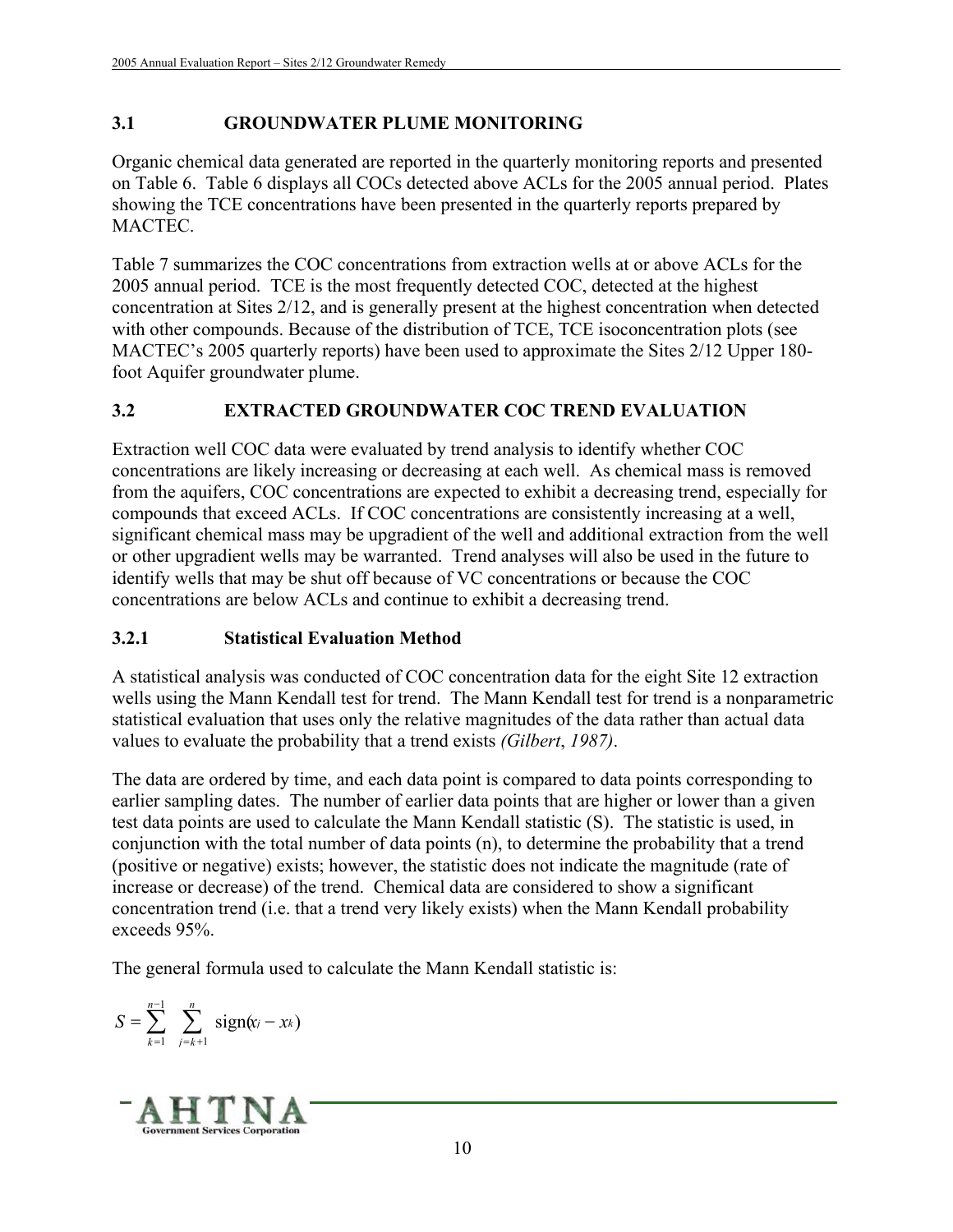Where:  $sign(x_i-x_k)$  is dependent on the number of positive and negative sums for each data comparison, and j and k are simply variable names for each data point (and  $j > k$ ).

# **3.2.2 Statistical Evaluation Results – Sites 2/12**

Table 9 summarizes the applicable Mann Kendall trend probability for COCs in the eight extraction wells. The direction of the concentration trend is described with the Mann Kendall probability as either increasing (+) or decreasing (-). The data used for the Mann Kendall statistical evaluation consisted of 48 sets of monthly data collected from the extraction wells since the system began operation in April 1999 (Appendix A, Table A4).

A significant trend in changing concentration, as determined from the Mann Kendall statistical test for trend, is indicated by probabilities exceeding 95%.

If not enough data points were available for a statistical analysis, no trend could be calculated. Non-significant trends indicate that the area of the plume is in a steady state (or equilibrium) and the mass removal is neither increasing nor decreasing. If an extraction well continues to have non-significant trends, continues to be below ACLs, or does not contribute to plume capture, the extraction well should be considered for shut-down.

The statistical data indicates that operation of the 2/12 groundwater remedy is affecting the plume and generally producing statistically significant decreasing concentration trends. The pattern and consistency of decreasing trends indicate that the system is making progress toward meeting the remedial goals. All eight 2/12 extraction wells showed significant decreasing trends for some COCs.

If increasing trends are observed, the COCs may be moving towards that well, a possible additional COC source may be identified, or may be indicative of an occurrence of reductive dechlorination.

Results from extraction wells at Sites 2/12 indicate that COC concentrations are generally decreasing, and significantly so at extraction wells EW-12-01-180M (PCE and TCE), EW-12- 03-180U (cis-1,2-DCE), and EW-12-04-180M (cis-1,2-DCE). Only a slight (i.e. not statistically significant) increase in COCs was calculated at extraction wells EW-12-03-180M (PCE, TCE), EW-12-03-180U (cis-1,2-DCE, PCE, TCE), and EW-12-04-180U (cis-1,2-DCE).

At this site, the decreasing concentrations of some "parent" COCs (specifically PCE and TCE), concurrent with increasing concentrations of "daughter" chemicals (e.g. VC) could be indicative of an occurrence of reductive dechlorination or another natural attenuation processes/biodegradation.

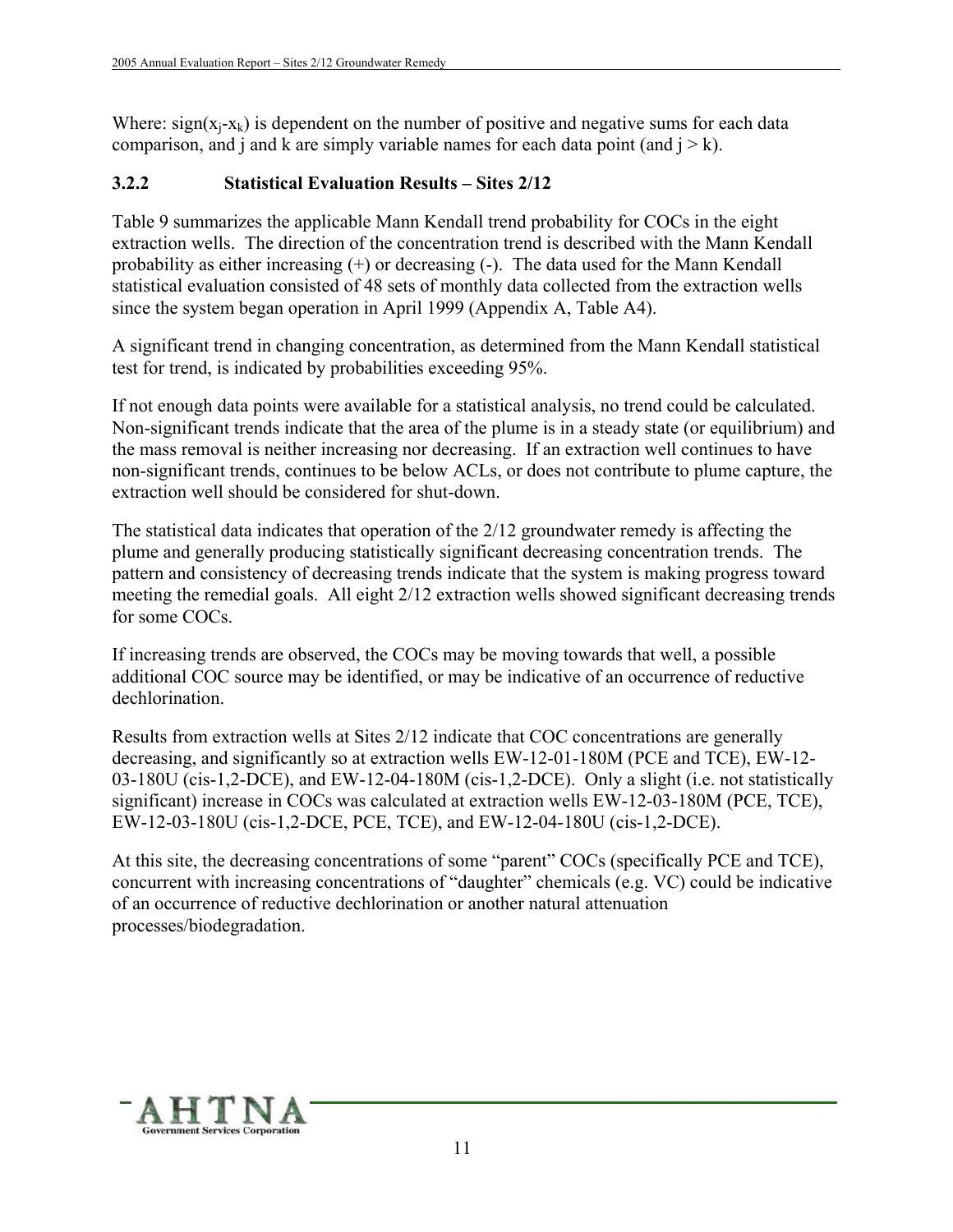# **3.3 GROUNDWATER CAPTURE EVALUATION**

Groundwater flow modeling was conducted to evaluate hydraulic capture of the Upper 180-foot Aquifer COC plume by the Sites 2/12 groundwater remedy. Hydraulic capture was estimated using the updated Fort Ord groundwater flow model to simulate aquifer water levels and groundwater flow paths resulting from system operations. Appendix B describes the origin and development of the Fort Ord groundwater flow model and the groundwater modeling process, and contains the results of the groundwater hydraulic capture evaluation, which is also summarized below.

Plates 1, 2, and 3 (Appendix B) illustrate the simulated backward-tracking streamlines under pumping conditions from July 2005-December 2005, for the OU2 plumes in the A-Aquifer and Upper 180-Foot Aquifer, and Sites 2 and 12.

As with the previous capture evaluations, Figure 2 shows that some of the streamlines originating in the Upper 180-Foot Aquifer extraction wells "backtrack" up into the A-Aquifer where the overlying Fort Ord-Salinas Valley Aquitard (FO-SVA) clay pinches out and recharge from the A-Aquifer to the Upper 180-Foot Aquifer occurs. Figure 2 streamlines for the Upper 180-Foot Aquifer predict capture for most of the plume with the exception of the eastern portion of the TCE plume located approximately 1,000 feet downgradient (northeast) of extraction wells EW-OU2-05-180 and EW-OU2-06-180. An additional extraction well (EW-OU2-07-180) has been constructed to remedy this situation; however, it is not yet operational.

# **4.0 SUMMARY AND RECOMMENDATIONS**

# **4.1 SUMMARY**

The Sites 2/12 Groundwater Remedy was operated for the 2005 annual reporting period with a cumulative plant operability rate of 95.5%, as defined by the fraction of elapsed time the 2/12 GWTP was in operation. The treatment system was 100% effective with all COCs below the allowable treated-water discharge limits in samples obtained from the discharge compliance point for the entire period. The system treated 147.6 million gallons of water and removed 30.3 lbs. of COCs during the 2005 annual period. The cumulative COC mass removed since system start-up in 1999 is 334 lbs..

System operations consisted of intermittent extraction from all eight wells for an average 2005 annual extraction rate of 282 gallons per minute (gpm) and a maximum flow rate of 345 gpm. The addition and mixing of OU2 treated water at an average total rate of 348 gpm created an average aquifer recharge rate of 595 gpm.

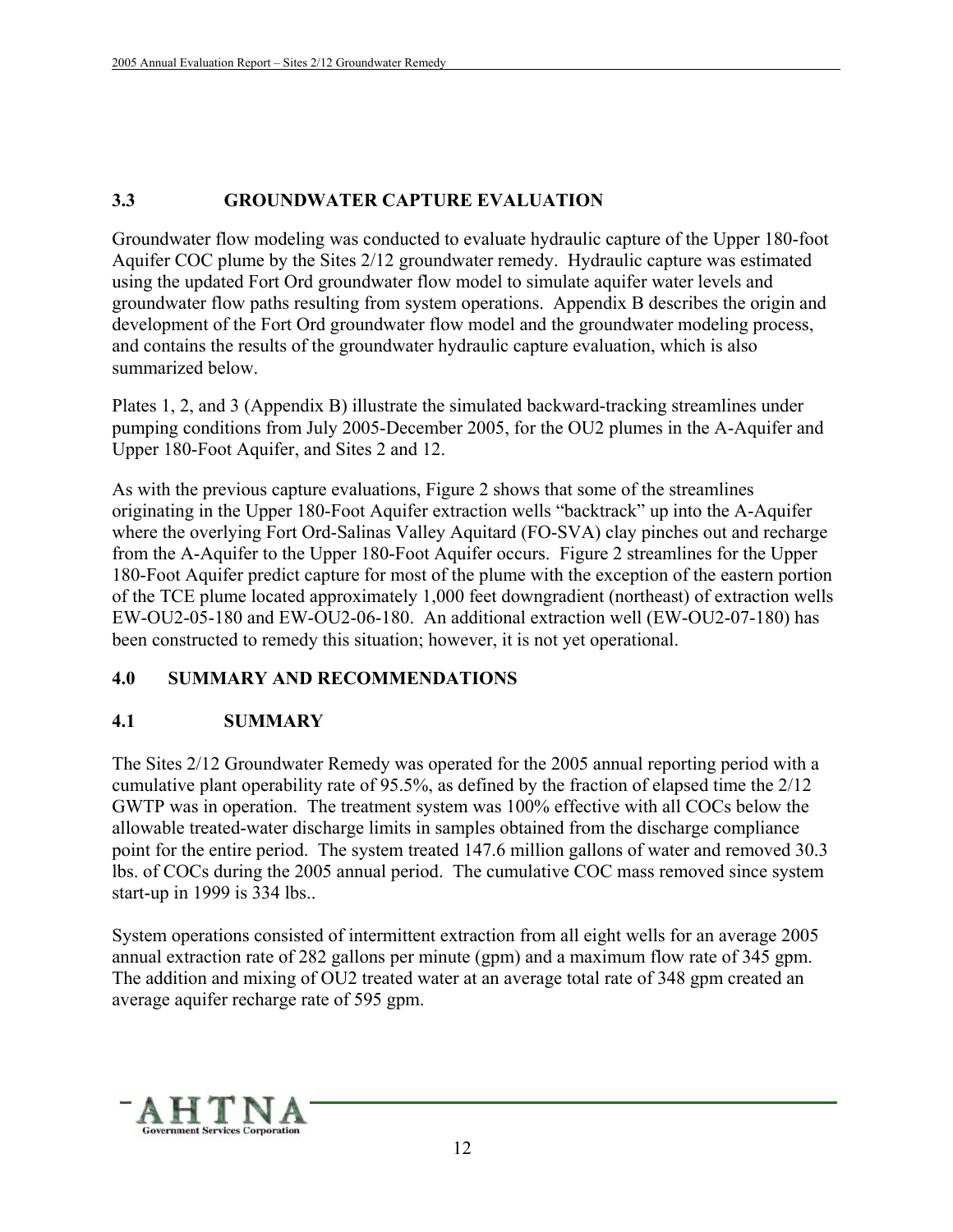VC results observed at the eight operating extraction wells in the 2005 monitoring period ranged from non-detect (below the reporting limit of 0.1 µg/L) to 0.72 µg/L. TCE was the predominant COC, and influent concentrations averaged 14.56 µg/L for the 2005 reporting period.

Evaluation and comparison of TCE isoconcentration contours, from the quarterly reports prepared by MACTEC with pre-pumping isoconcentrations, suggest that the Sites 2/12 Upper 180-foot Aquifer TCE plume has decreased in size as a result of Sites 2/12 groundwater remedy operation. The Mann-Kendall test for trend indicates that operation of the 2/12 groundwater remedy is affecting the plume and producing a statistically significant decrease in concentration trends. The pattern and consistency of decreasing trends indicate that the system is making progress toward meeting the remedial goals.

Sites 2/12 trend results indicate that COC concentrations are generally decreasing, and significantly so at three extraction wells. Only a slight, however not significant, increase in COCs was calculated at other three extraction wells. These results are consistent with those from previous evaluations and indicate that the current Sites 2/12 remedial program is reducing the overall concentrations of COCs in groundwater. Streamlines for the Upper 180-Foot Aquifer predict capture of most of the plume.

# **4.2 RECOMMENDATIONS**

Based on the evaluation of the existing GWTS, the GWTS is operating effectively and the Army should continue extraction and injection at the design flow rates while monitoring VC concentrations and evaluate in-situ and ex-situ (i.e. air stripping) methods of VC treatment to allow optimization of the GWTS, while maintaining the effluent discharge limits.

# **5.0 REFERENCES**

Ahtna Government Services Corporation, *Draft Semiannual Groundwater Treatment System Operations Data Summary Report July through December 2005, OU2 and Sites 2/12*. February 2006.

Ahtna Government Services Corporation, *Draft Semiannual Groundwater Treatment System Operations Data Summary Report January through June 2005, OU2 and Sites 2/12*. November 18, 2005.

Ahtna Government Services Corporation, *Annual Evaluation Report, January through December 2004 Sites 2 and 12 Groundwater Remedy, Former Fort Ord, California*. June 28, 2005.

Ahtna Government Services Corporation, *Annual Evaluation Report, January through December 2003 Sites 2 and 12 Groundwater Remedy, Former Fort Ord, California*. December 14, 2004.

Ahtna Government Services Corporation, *Annual Evaluation Report, January through* 

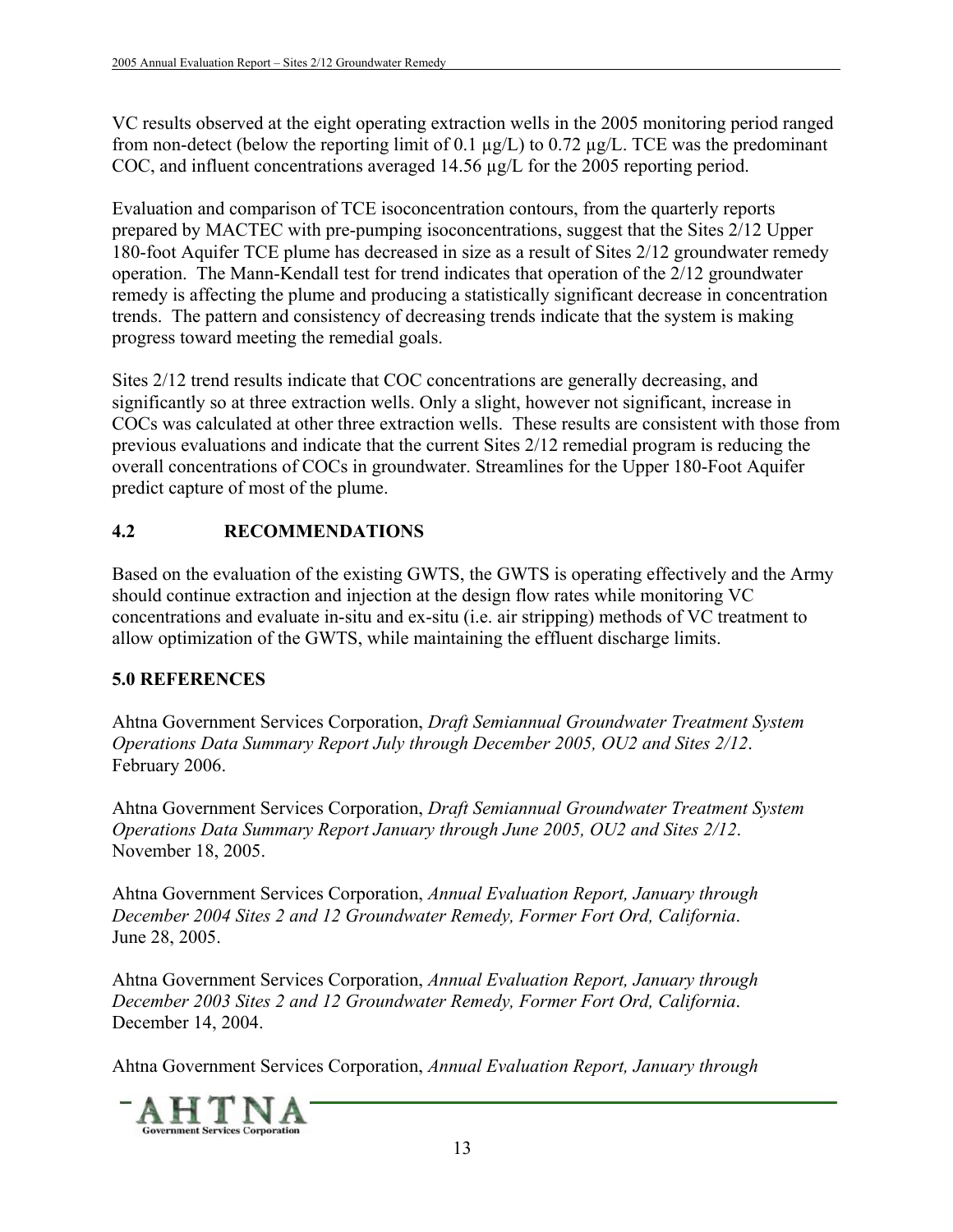*December 2002. Sites 2 and 12 Groundwater Remedy, Former Fort Ord, California*. May 22, 2003.

Ahtna Government Services Corporation (AGSC) *Technical Memorandum Sites 2/12 GWTP Revised Vinyl Chloride Discharge Limit Extension, Former Fort Ord, California*. January 24, 2003.

EA Engineering, Science and Technology (EA), *Site Investigation, Fort Ord and Fort Hunter Liggett, California, Volume 2.* 1990.

Gilbert, Richard, *Statistical Methods for Environmental Pollution Monitoring.* New York: Van Nostrand, Reinhold. 1987.

Harding Lawson Associates, *Semiannual Evaluation Report, Revision 0, April through September 2000, Sites 2 and 12 Groundwater Remedy, Fort Ord, California.* June 29, 2001.

Harding ESE, Inc. (now known as MACTEC), *Technical Memorandum, Revised Discharge Limit for Vinyl Chloride, Sites 2/12, Former Fort Ord. California.*  June 12, 2001.

Harding Lawson Associates, *Draft Final Revised Treatment System Plan, OU2 Groundwater Remedy, Fort Ord, California*. January 29, 1999.

Harding Lawson Associates, *Draft Site Analytical Report, Sites 2 and 12, Fort Ord, California.* December 22, 1995.

Harding Lawson Associates, *Draft Final Conceptual Design Analysis, Sites 2 and 12 Groundwater Remedy, Fort Ord, California*. December 22, 1995.

Harding Lawson Associates*, Draft Performance Specifications, Sites 2 and 12 Groundwater Remedy, Fort Ord, California.* December 22, 1995.

Harding Lawson Associates, (HLA; formerly known as Harding ESE, Inc. [Harding ESE]), *Final Basewide Remedial Investigation/Feasihility Study, Fort Ord, California.* October 1995.

IT Corporation (IT), *Annual Evaluation Report, October 2000 through December 2001, Sites 2/12 Groundwater Remedy, Rev 0.* July 7, 2002.

IT Corporation (IT), *Field Work Variance No. T11-041, Fort Ord Sampling and Analysis Plan, OU1. OU2 and Sites 2/12 Groundwater Treatment Systems, Rev 1, December 2001. February* 7, 2002.

IT Corporation (IT), *Sampling and Analysis Plan, Operable Unit 1, Operable Unit 2 and Sites 2 and 12 Groundwater Treatment Systems, Former Fort Ord, California, Revision 1*. December 2001.